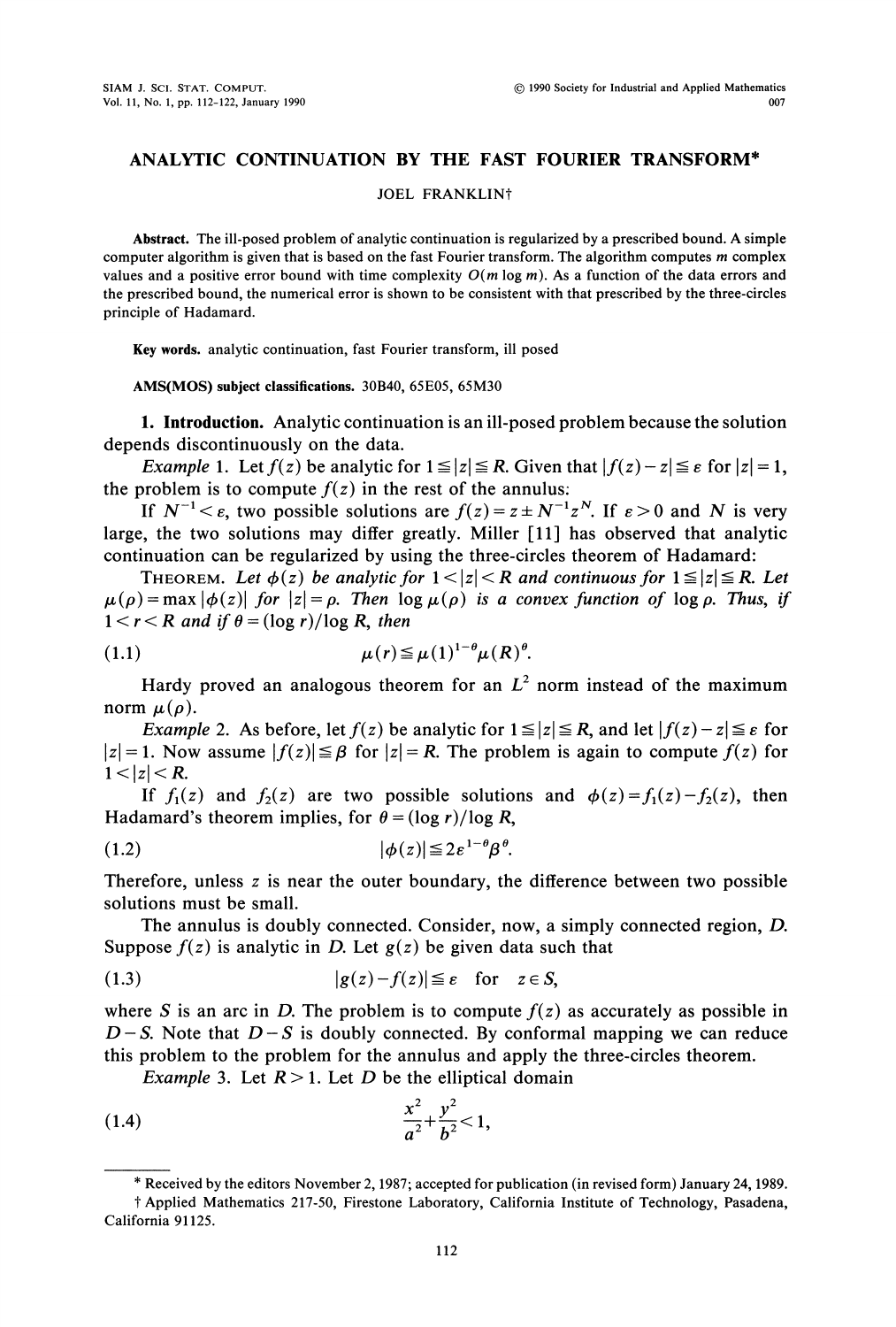where

(1.5) 
$$
a = \frac{1}{2}(R + R^{-1}), \qquad b = \frac{1}{2}(R - R^{-1}).
$$

Let S be the interior arc  $-1 \le x \le 1$ , and  $y = 0$ . For z in S let  $g(z)$  be given data. Let the unknown function  $f(z)$  be analytic in  $\overline{D}$  and assume  $|g(z)-f(z)| \leq \varepsilon$  for z in S. The problem is to compute  $f(z)$  in  $D-S$ .

In its present form the problem is again ill posed and a bound  $|f(z)| \leq \beta$  for z on  $D$  is required to obtain a computational solution. If we use the conformal mapping  $z=\frac{1}{2}(w+w^{-1})$ , then  $D-S$  corresponds to the annulus  $1<|w|< R$  and the segment S corresponds to the unit circle  $|w|=1$ . If we set  $F(w)=f(z)$ ,  $G(w)=g(z)$ , then we have

$$
(1.6) \t |G(w)-F(w)| \leq \varepsilon \quad \text{for } |w|=1,
$$

and

$$
(1.7) \t\t\t |F(w)| \leq \beta \t for |w| = R.
$$

Now the solution  $F(w)$  can be determined as in Example 2, and every two possible solutions satisfy

$$
(1.8) \t\t\t\t |F_1(w)-F_2(w)| \leq 2\varepsilon^{1-\theta}\beta^{\theta},
$$

where  $\theta = (\log |w|)/\log R$ .

Miller's method for solving the regularized analytic-continuation problem depends on a general principle of least squares for ill-posed problems. His computer algorithm, SNAC, uses a finite-dimensional least-squares computation. Thus, to produce  $m$  solution values, his algorithm requires  $O(m^3)$  arithmetic operations.

The present paper uses a different principle, which was motivated by some earlier work [5]. The computer algorithm uses the fast Fourier transform; see [4] and [8]. Thus, to produce m solution values, the algorithm requires  $O(m \log m)$  arithmetic operations.

As Example <sup>3</sup> illustrates, the present method may depend on a preliminary conformal mapping of a doubly connected region into an annulus. Wegmann  $[16]$  has recently published an efficient computational method for the conformal mapping of doubly connected regions that can be used to implement the present method for analytic continuation. The original region  $D$  may be replaced by an approximate subregion  $D'$ for the purpose of regularization. If  $f(z)$  is analytic in D, and if  $|f(z)| \leq \beta$  in D, then  $f(z)$  is analytic and has the same bound in every subregion D'. One may choose D' to include the given arc S and to include as much of the rest of  $D$  as is conveniently possible.

Other approaches to numerical analytic continuation have been made by Bisshop [1], Niethammer [12], Stefanescu [14], and Reichel [13]. One may also state the problem as a Fredholm integral equation of the first kind, to which one may apply Tikhonov's method (see Tikhonov and Arsenin 15]). For a discussion of the error in Tikhonov's method see the section in [6] on harmonic continuation, which is equivalent to analytic continuation.

Analytic continuation from an arc is equivalent to the Cauchy problem for Laplace's equation, for which there exists a vast amount of literature. General references include the books by Hadamard [7], Tikhonov and Arsenin [15], Lavrentiev [10], and Carasso and Stone [3]. Logarithmic convexity and ill-posed problems are discussed by Knops [9].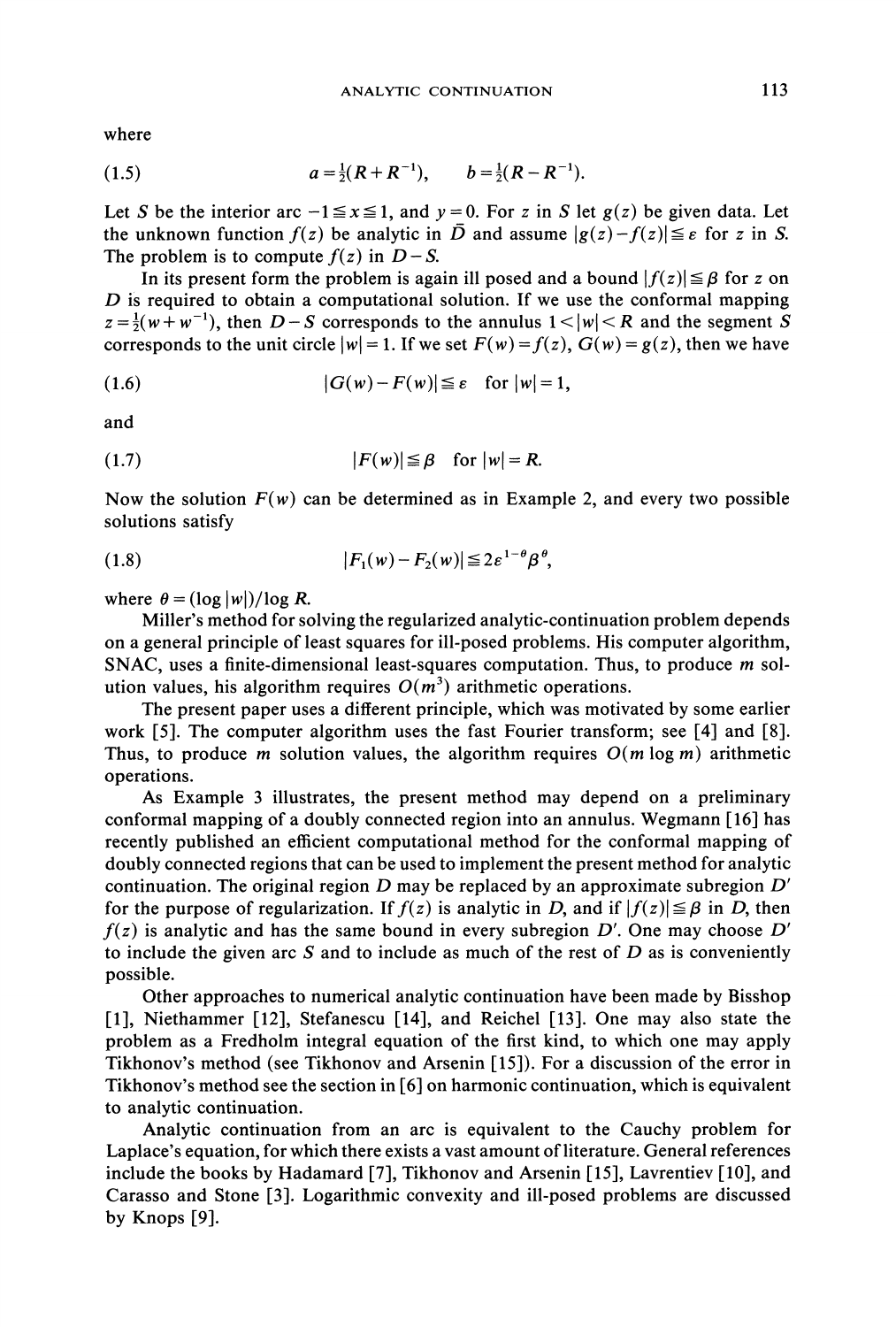Whereas the three-circles theorem proves logarithmic convexity for the maximum norm, Miller [11] used logarithmic convexity for a quadratic norm on the mdimensional complex linear space; we shall do likewise. In the limit as  $m \rightarrow \infty$ , this norm becomes the continuous  $L^2$  norm.

**2. The problem for an annulus.** We assume that an unknown function  $f(z)$  has a Laurent series

(2.1) 
$$
f(z) = \sum_{k=-\infty}^{\infty} c_k z^k \qquad (1 \leq |z| \leq R)
$$

that is absolutely convergent on the bounding circles  $|z| = 1$  and  $|z| = R$ . We are given numerical values  $g_i$  approximating  $f(z)$  on the unit circle. Let m be a power of 2, and let  $\omega = \exp(2\pi i/m)$ . We assume

(2.2) 
$$
\frac{1}{m} \sum_{j=0}^{m-1} |g_j - f(\omega^j)|^2 \leq \varepsilon^2,
$$

where  $\varepsilon$  is a known positive bound for the data error. We are also given a positive bound  $\beta$  for a quadratic norm of f on the outer boundary:

(2.3) 
$$
\frac{1}{m} \sum_{j=0}^{m-1} |f(R\omega^j)|^2 \leq \beta^2.
$$

Finally, we are given a positive bound  $\tau_m$  for the truncation error of the Laurent series. We assume

(2.4) 
$$
\sum_{k < -m/2} |c_k| R^{m/2 - 1} + \sum_{k \ge m/2} |c_k| R^k \le \tau_m.
$$

In summary, we are given the following: the integer  $m$ , where  $m$  is a power of 2 greater than 1; the complex numbers  $g_0, g_1, \dots, g_{m-1}$ ; the positive numbers  $\varepsilon$ ,  $\beta$ , and  $\tau_m$ ; two radii, r and R, where  $1 < r < R$ . As a rule, the numbers  $\varepsilon$  and  $\tau_m$  will be small; the number  $\beta$  will be moderate or large.

The problem is to compute the unknown  $f(z)$  on the interior circle  $|z| = r$ . For  $|z| = r$  we will compute complex numbers  $b_0, \dots, b_{m-1}$  approximating the unknowns  $f(r\omega^j)$   $(j = 0, \cdots, m-1).$ 

In the analysis of the algorithm, we will prove an inequality for the error norm  $\mu$  defined by

(2.5) 
$$
\mu^2 = \frac{1}{m} \sum_{j=0}^{m-1} |b_j - f(r\omega^j)|^2.
$$

We will show that the error norm  $\mu$  satisfies

(2.6) 
$$
\mu \leq \tau_m + 2\varepsilon^{1-\theta} (\beta + \varepsilon + \tau_m)^{\theta},
$$

where  $\theta = (\log r)/\log R$ . (Actually, we shall get a somewhat better result.) Thus, as a function of the data-error bound,  $\varepsilon$ , the solution-error bound,  $\mu$ , is of the order  $\varepsilon^{1-\theta}$ . For example, if r is near 1, then  $\mu$  behaves about like  $\varepsilon$ ; if r is near  $\sqrt{R}$ ,  $\mu$  behaves like  $\sqrt{\epsilon}$ ; but if r is near R, we obtain  $\mu \leq \tau_m + 2(\beta + \epsilon + \tau_m)$ , which is of academic interest only.

For fixed r, the algorithm produces the positive error bound  $\mu_1$  and m complex numbers  $b_0, \dots, b_{m-1}$ . Using the fast Fourier transform, the algorithm has time complexity of the order of  $m \log m$ .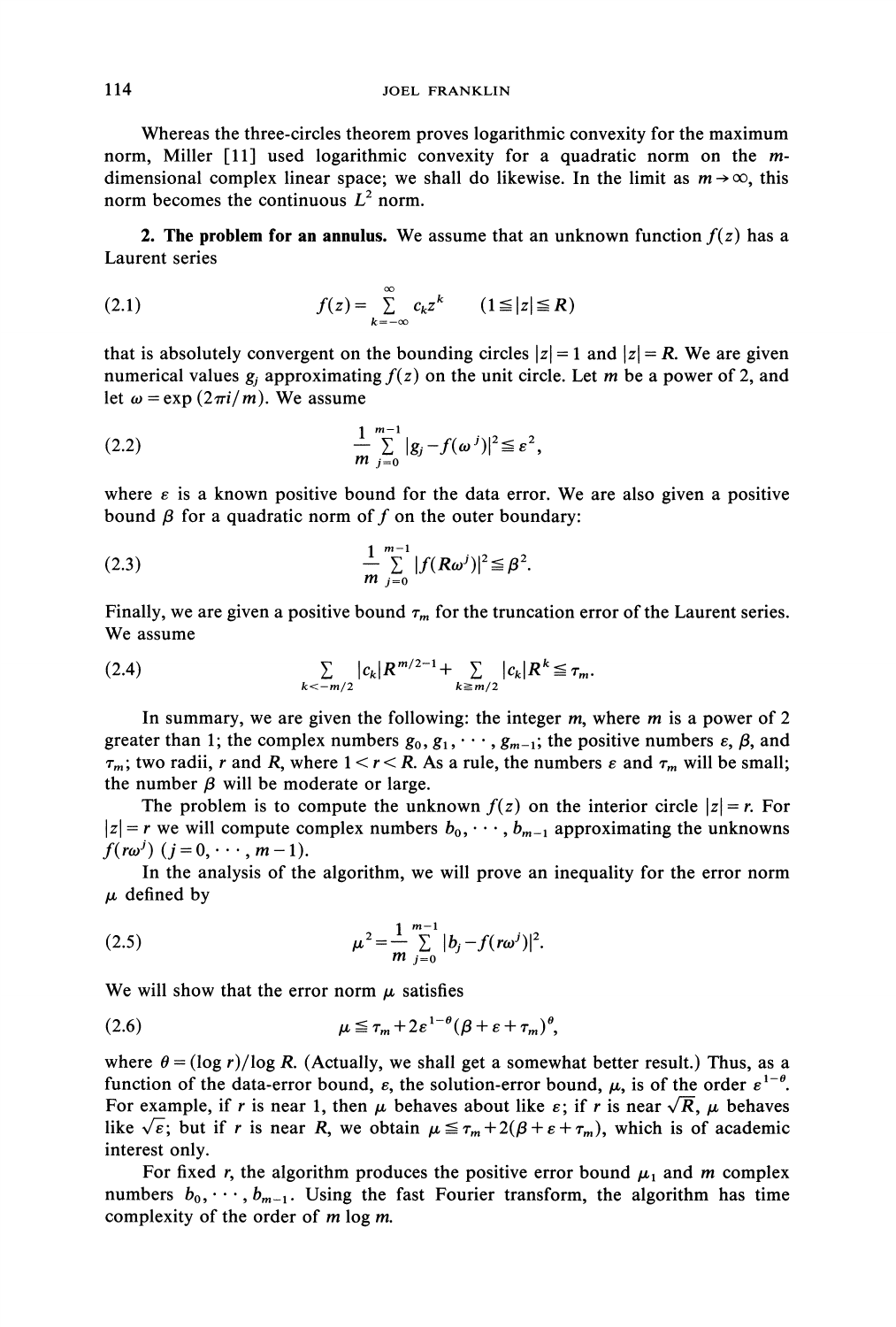3. The algorithm. As described in the last section, we are given the data

$$
(3.1) \t m; g_0, \cdots, g_{m-1}; \varepsilon, \beta, \tau_m; r, R.
$$

The algorithm will compute m complex numbers,  $b_0, \dots, b_{m-1}$ , and a positive number,  $\mu_1$ .

Notation. Let  $u$  be any vector with  $m$  complex components. By the equation

$$
(3.2) \t\t\t\t\tv = Fu
$$

we shall mean that <sup>v</sup> is the finite Fourier transform of u:

(3.3) 
$$
v_j = \sum_{k=0}^{m-1} u_k \omega^{jk} \qquad (j = 0, \cdots, m-1)
$$

where  $\omega = \exp(2\pi i/m)$ . Equivalently, we may write  $\mathbf{u} = F^{-1}\mathbf{v}$ , the inverse transform of v:

(3.4) 
$$
u_k = \frac{1}{m} \sum_{j=0}^{m-1} v_j \omega^{-kj} \qquad (k = 0, \cdots, m-1).
$$

The algorithm uses the data (3.1) and the auxiliary variables  $\beta_1$ ,  $\lambda$ ,  $\theta$ , and u to compute the vector **b** and the positive number  $\mu_1$ . (The components  $b_j$  approximate  $f(r\omega^j)$ ; the number  $\mu_1$  is an upper bound for the error norm  $\mu$ .)

Algorithm Analytic Continuation;

## Begin

$$
\theta := (\log r)/\log R; \n\beta_1 := \beta + \varepsilon + \tau_m; \n\lambda := \frac{\varepsilon}{\beta_1} \frac{\theta}{1 - \theta}; \n\mathbf{u} := F^{-1}\mathbf{g}; \qquad \text{{inverse fft}} \n\text{for } k := 0 \text{ to } \frac{m}{2} - 1 \text{ do} \n\mu_k := \frac{r^k}{1 + \lambda R^k} \mu_k; \n\text{for } k := \frac{m}{2} \text{ to } m - 1 \text{ do} \n\mu_k := r^{k-m} \mu_k; \n\mathbf{b} := F \mathbf{u}; \qquad \text{{fft}}
$$

end.

**4. Analysis of the algorithm.** Let  $f(z)$  be an analytic function in the annulus  $1 < |z| < R$  and r be a fixed radius satisfying  $1 < r < R$ . Given the integer m; positive numbers r, R,  $\varepsilon$ ,  $\beta$ ,  $\tau_m$ ; and complex numbers  $g_0, \dots, g_{m-1}$ , the algorithm computes complex numbers  $b_0, \dots, b_{m-1}$  to approximate the unknown values  $f(r\omega^j)$  (j=  $0, \dots, m-1$ , where  $\omega = \exp(2\pi i/m)$ . We assume m is a power of 2 greater than 1.

Time complexity. The algorithm uses the fast Fourier transform twice and  $O(m)$ other operations. Therefore the algorithm has time complexity  $T(m) = O(m \log m)$ .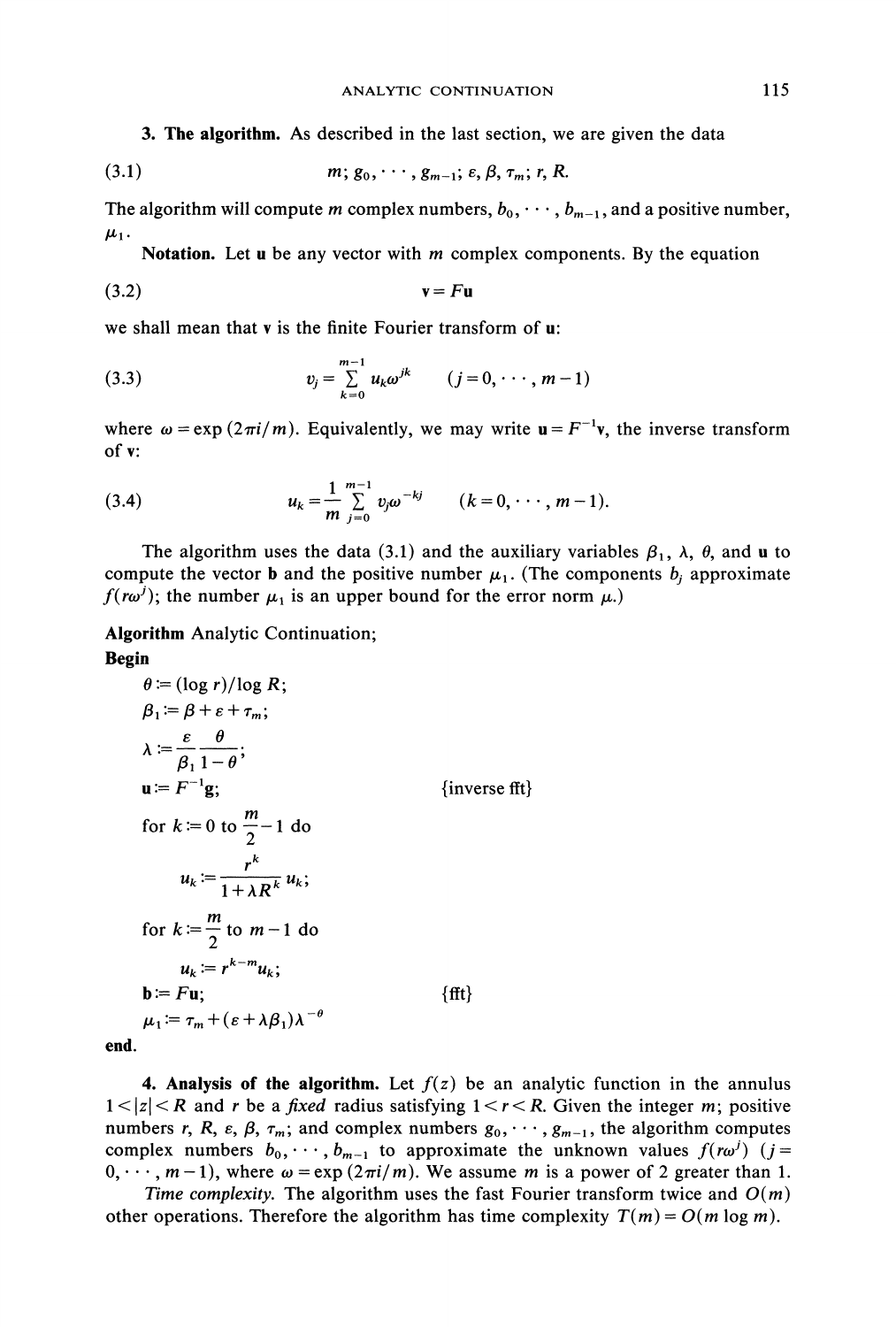*Error analysis.* We now analyze the numerical error,  $b_i - f(r\omega^j)$  ( $j = 0, \dots, m - 1$ ). We will show that the error is bounded in terms of the given numbers  $\varepsilon$ ,  $\beta$ , and  $\tau_m$ , which are defined in the text that follows.

If v is a vector with complex components  $v_0, \dots, v_{m-1}$ , then the  $L_2$  norm is

(4.1) 
$$
\|\mathbf{v}\| = \left(m^{-1} \sum_{j=0}^{m-1} |v_j|^2\right)^{1/2}
$$

Let x vary in the interval  $1 \le x \le R$ , and define the vector  $f(x)$  with m complex components  $f(x\omega^j)$  ( $j = 0, 1, \dots, m-1$ ). Assume

(4.2) Ilf(1) -gl[ e,

where  $\varepsilon$  is a given positive bound for the data error.

On the outer circle,  $|z| = R$ , we assume the bound

(4.3) IIF(R)II

which regularizes the ill-posed problem of analytic continuation. For a positive data error  $\varepsilon$ , the values of the unknown vector  $f(r)$  must depend on the outer bound  $\beta$ .

We assume that the unknown function  $f(z)$  has an absolutely convergent Laurent series (2.1) and that the truncation error has the bound

(4.4) 
$$
\sum_{k < -m/2} |c_k| R^{m/2 - 1} + \sum_{k \ge m/2} |c_k| R^k \le \tau_m.
$$

This implies

$$
(4.5) \t\t\t\t\t f(z) - \sum_{-n \le k < n} c_k z^k \le \tau_m
$$

in the closed annulus  $1 \le |z| \le R$ , where  $n = m/2$ .

THEOREM. Under the preceding assumptions, define

(4.6) 
$$
\theta = (\log r)/\log R, \qquad \beta_1 = \beta + \varepsilon + \tau_m \quad and \quad \lambda = \frac{\varepsilon}{\beta_1} \frac{\theta}{1-\theta},
$$

which implies that  $0 < \theta < 1$ ,  $\beta_1 > 0$ ,  $\lambda > 0$ . For  $k = -n, \dots, n-1$  define

(4.7) 
$$
G_k = m^{-1} \sum_{j=0}^{m-1} g_j \omega^{-kj}.
$$

For  $j = 0, \dots, m-1$  define

(4.8) 
$$
b_j = \sum_{-n \le k < 0} G_k r^k \omega^{jk} + \sum_{0 \le k < n} G_k r^k (1 + \lambda R^k)^{-1} \omega^{jk}.
$$

Also define the constant  $1 < C \leq 2$  by

$$
(4.9) \tC = (1-\theta)^{-(1-\theta)}\theta^{-\theta}.
$$

Then the numerical error satisfies

(4.10) lib-g(r)ll 'l'm + cEl-[l

This completes the theorem whose proof will require the following elementary result.

LEMMA. Assume  $x > 0$ ,  $p_i > 0$ ,  $q_i$  real. Then

$$
\log \sum_{k=1}^{N} p_k x^{q_k} \text{ is a convex function of } \log x.
$$

*Proof.* Set  $x = e^t$  and call the sum  $S(t)$ . To prove log  $S(t)$  convex, it suffices to prove (4.11)  $S(t)^2 \le S(t-h)S(t+h)$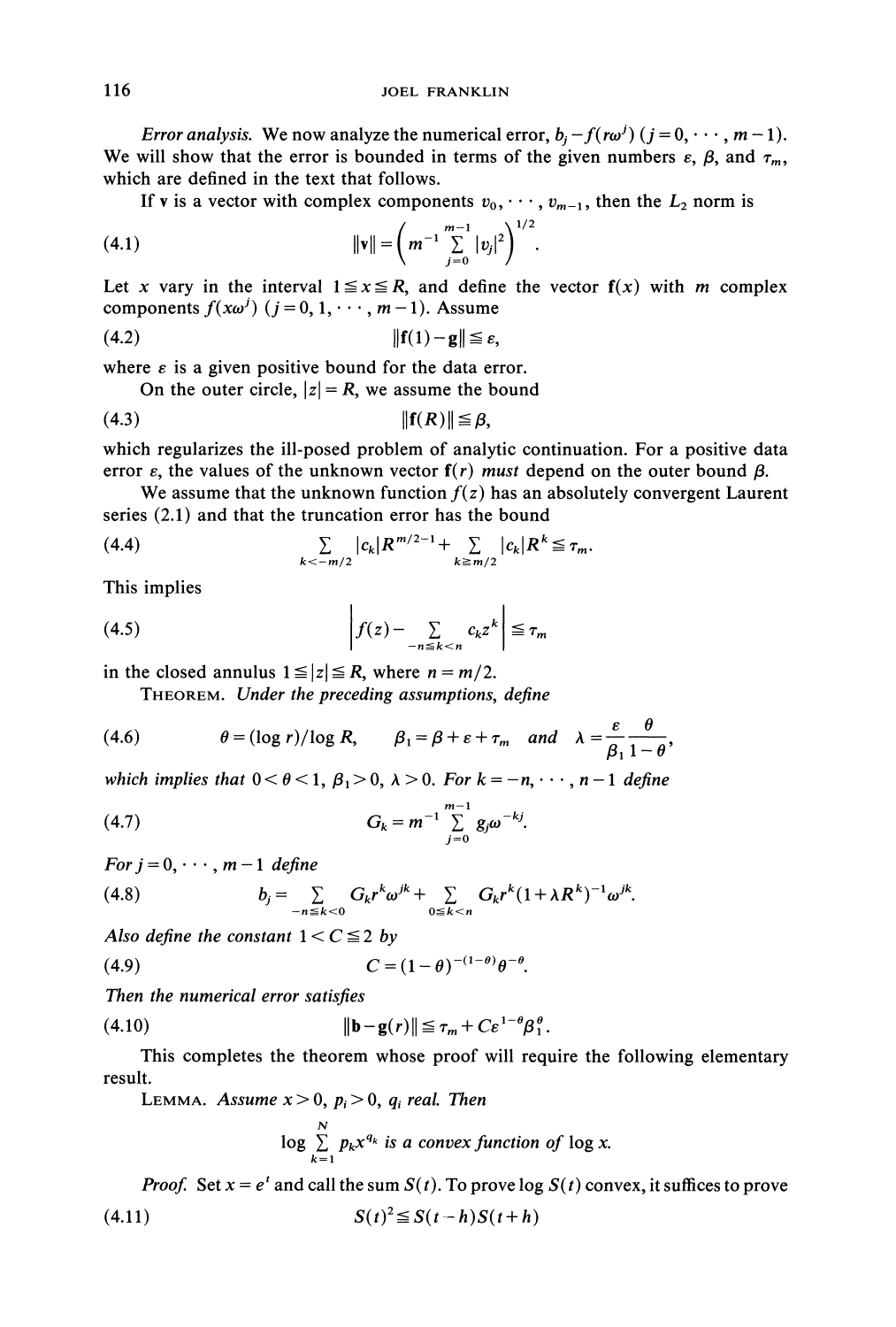for all real  $t$  and  $h$ . We have

$$
S(t) = \sum p_k \exp (q_k t)
$$
  
= 
$$
\sum p_k [\exp \frac{1}{2}q_k(t-h)] \cdot [\exp \frac{1}{2}q_k(t+h)].
$$

Since  $p_k > 0$ , the inequality (4.11) follows from the Schwarz inequality.  $\Box$ Proof of the Theorem. Define the *m* complex numbers

(4.12) 
$$
A_k = m^{-1} \sum_{j=0}^{m-1} f_j(1) \omega^{-kj} \qquad (-n \leq k < n),
$$

where, as usual,  $n = m/2$ . Similarly, define the numbers

(4.13) 
$$
G_k = m^{-1} \sum_{j=0}^{m-1} g_j \omega^{-kj} \qquad (-n \leq k < n).
$$

For  $1 \le x \le R$  and  $j = 0, \dots, m-1$ , define the following functions of x:

$$
(4.14) \t a_j(x) = \sum_{-n \leq k < n} A_k x^k \omega^{jk},
$$

$$
(4.15) \t\t \t\t \phi_j(x) = \sum_{-n \le k < 0} A_k x^k \omega^{jk} + \sum_{0 \le k < n} A_k x^k (1 + \lambda R^k)^{-1} \omega^{jk},
$$

(4.16) 
$$
b_j(x) = \sum_{-n \leq k < 0} G_k x^k \omega^{jk} + \sum_{0 \leq k < n} G_k x^k (1 + \lambda R^k)^{-1} \omega^{jk}.
$$

For the given  $x = r$ , we get the numbers  $b_j(r) = b_j$  defined in (4.8). We wish to prove (4.10) for  $\|\mathbf{b}-\mathbf{f}(r)\|$ . First we will express the Fourier coefficients  $A_k$  in terms of the Laurent coefficients  $c_i$ . From (4.12) we have

(4.17) 
$$
f(\omega^j) = f_j(1) = \sum_{-n \le k < n} A_k \omega^{jk} \qquad (j = 0, \cdots, m-1).
$$

But the Laurent series gives

(4.18) 
$$
f(\omega^j) = \sum_{-\infty < k < \infty} c_k \omega^{jk} \qquad (j = 0, \cdots, m-1).
$$

Since  $\omega^m = 1$ , we may write

$$
(4.19) \t f(\omega^j) = \sum_{-n \leq k < n} \left( \sum_{-\infty < s < \infty} c_{k+sm} \right) \omega^{jk} \t (j = 0, \cdots, m-1).
$$

But the Fourier coefficients  $A_k$  are defined uniquely by (4.17). Therefore, (4.19) implies

(4.20) 
$$
A_k = \sum_{-\infty < s < \infty} c_{k+sm} \qquad (k = -n, \cdots, n-1).
$$

Now we will determine a bound for  $\|\mathbf{a}(x)-\mathbf{f}(x)\|$ . From (4.14) and (4.20) we determine

$$
(4.21) \t a_j(x) = \sum_{-n \leq k < n} \left( \sum_{-\infty < s < \infty} c_{k+sm} \right) x^k \omega^{jk} \t (j = 0, \cdots, m-1).
$$

If we define the unique residue k mod m in the set  $-n, \dots, n-1$ , then from (4.21)

$$
(4.22) \t a_j(x) = \sum_{-\infty < k < \infty} c_k x^{(k \mod m)} \omega^{jk} \t (j = 0, \cdots, m-1).
$$

Subtracting the Laurent series for  $f_i(x)$ , we obtain

(4.23) 
$$
a_j(x) - f_j(x) = \sum_{-\infty < k < \infty} c_k [x^{(k \mod m)} - x^k] \omega^{jk}.
$$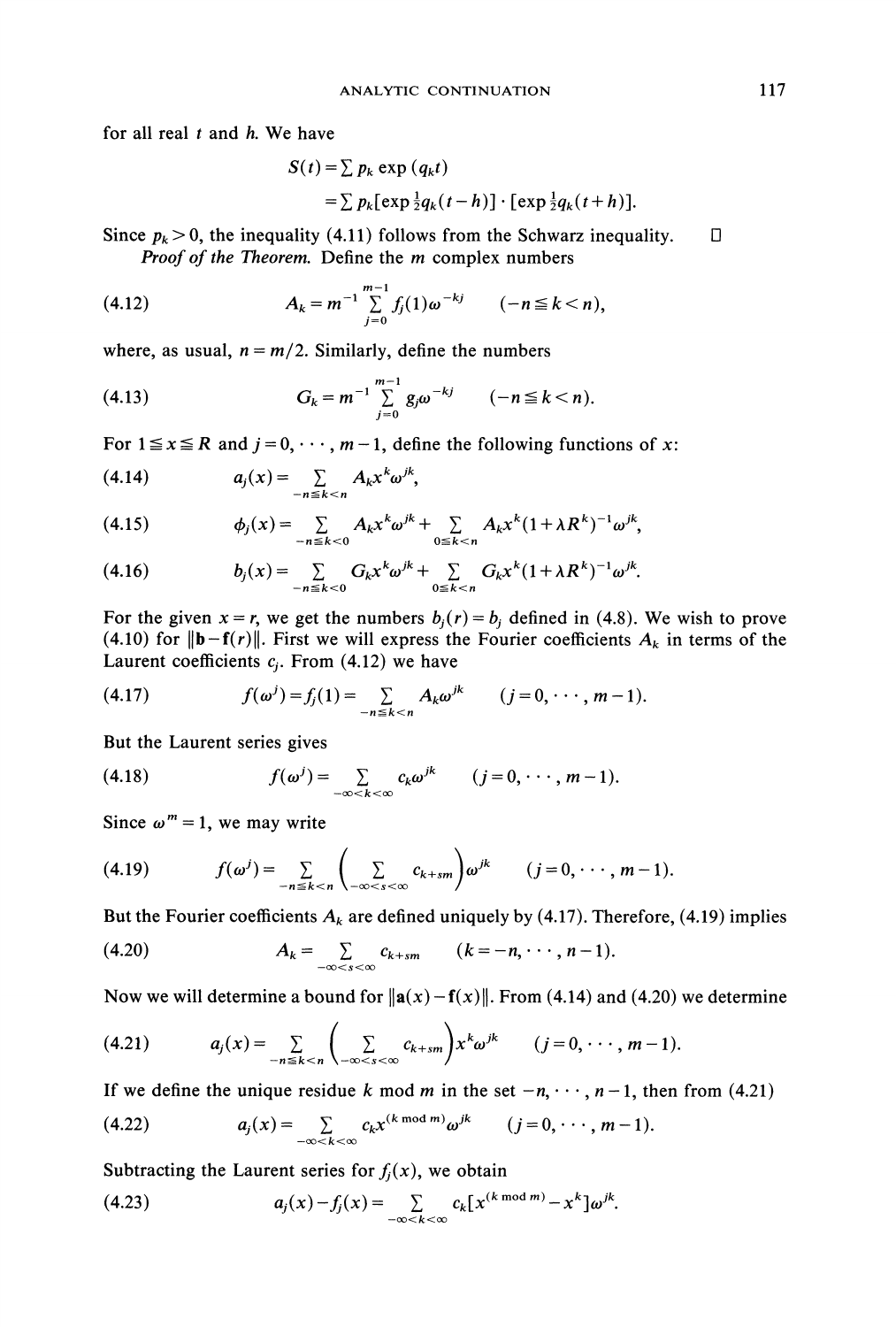We have  $(k \mod m) = k$  for  $-n \le k < n$ , while

$$
(k \bmod m) > k \quad \text{for} \quad k < -n,
$$

and

$$
(k \bmod m) < k \quad \text{for} \quad k \geq n.
$$

Since  $1 \le x \le R$ , equation (4.23) implies that

$$
(4.24) \t |a_j(x) - f_j(x)| \leq \sum_{k < -n} |c_k| R^{n-1} + \sum_{k \geq n} |c_k| R^k \leq \tau_m
$$

where the given bound  $\tau_m$  satisfies (4.4). Therefore

(4.25) 
$$
\|\mathbf{a}(x) - \mathbf{f}(x)\| \le \tau_m \qquad (1 \le x \le R).
$$

Next we will determine a bound for  $\|\mathbf{b}(x)-\mathbf{a}(x)\|$  at  $x=r$ . To do so, we will determine a bound for  $\|\mathbf{b}(x)-\mathbf{a}(x)\|$  at  $x=1$  and at  $x = R$ . We will then use the lemma, which implies that  $\log ||\mathbf{b}(x)-\mathbf{a}(x)||$  is a convex function of log x, to show that

(4.26) 
$$
\|\mathbf{b}(r) - \mathbf{a}(r)\| \le \|\mathbf{b}(1) - \mathbf{a}(1)\|^{1-\theta} \|\mathbf{b}(R) - \mathbf{a}(R)\|^6
$$

where  $\theta = (\log r)/\log R$ . The lemma is applicable because, by (4.14) and (4.16),

(4.27) 
$$
\|\mathbf{b}(x) - \mathbf{a}(x)\|^2 = \sum_{-n \le k < n} p_k x^{2k},
$$

where all  $p_k$  are positive.

First set  $x = 1$ . Then from (4.14) and (4.15),

$$
\|\phi(1) - \mathbf{a}(1)\|^2 = \sum_{0 \le k < n} |A_k \lambda R^k (1 + \lambda R^k)^{-1}|^2
$$
\n
$$
\le \sum_{0 \le k < n} |A_k \lambda R^k|^2
$$
\n
$$
\le \sum_{-n \le k < n} |A_k \lambda R^k|^2 = \lambda^2 \|\mathbf{a}(R)\|^2.
$$

But (4.25) implies, for  $x = R$ ,

(4.29) [la(R)[[ Ilf(R)l[ <sup>+</sup> z /3 <sup>+</sup> Zm,

where  $\beta$  is the given bound for  $||f(R)||$ . Now (4.28) gives

(4.30) ][b(1)-a(1)[] A(/3 + r).

From (4.15) and (4.16),

$$
||\mathbf{b}(1) - \phi(1)||^2 = \sum_{-n \le k < 0} |G_k - A_k|^2 + \sum_{0 \le k < n} |G_k - A_k|^2 (1 + \lambda R^k)^{-2}
$$
\n
$$
\le \sum_{-n \le k < n} |G_k - A_k|^2 = ||\mathbf{g} - \mathbf{f}(1)||^2 \le \varepsilon^2.
$$

Thus, if  $\varepsilon$  is the given data-error bound, we have

$$
(4.31) \t\t\t\t ||\mathbf{b}(1) - \boldsymbol{\phi}(1)|| \le \varepsilon.
$$

Applying the triangle inequality to (4.30) and (4.31), we deduce

(4.32) 
$$
\|\mathbf{b}(1)-\mathbf{a}(1)\| \leq \varepsilon + \lambda (\beta + \tau_m).
$$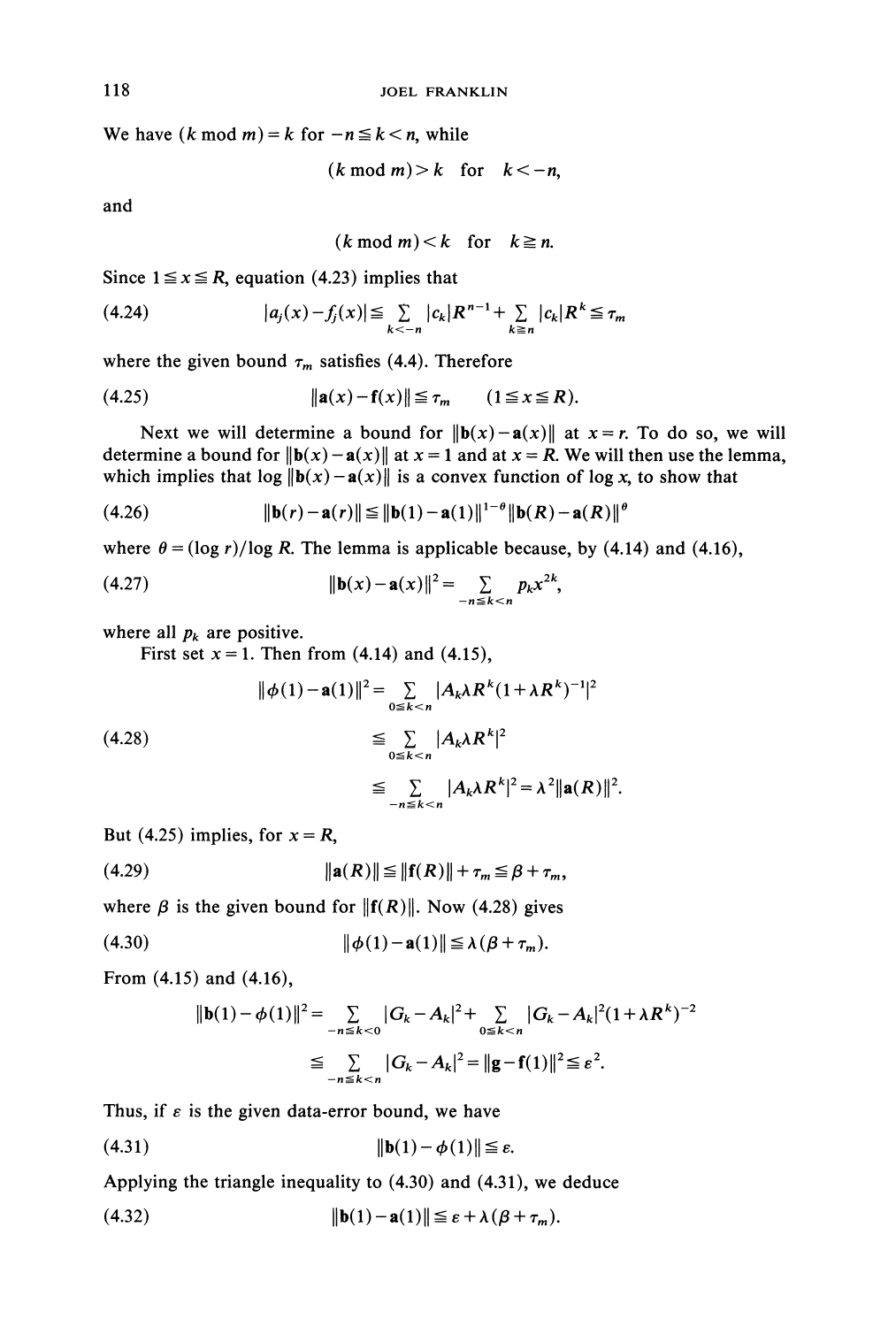get Now we will determine the bound for  $\|\mathbf{b}(R)-\mathbf{a}(R)\|$ . From (4.14) and (4.15) we

$$
\|\phi(R) - \mathbf{a}(R)\|^2 = \sum_{0 \le k < n} |A_k R^k \cdot \lambda R^k (1 + \lambda R^k)^{-1}|^2
$$
\n
$$
\le \sum_{-n \le k < n} |A_k R^k|^2 = \|\mathbf{a}(R)\|^2.
$$

From (4.29) we obtain

(4.33) II(R)-a(R)ll <sup>+</sup> .

From (4.15) and (4.16),

$$
\|\mathbf{b}(R) - \phi(R)\|^2 = \sum_{-n \le k < 0} |G_k - A_k|^2 R^{2k} + \sum_{0 \le k < n} |G_k - A_k|^2 R^{2k} (1 + \lambda R^k)^{-2}
$$
\n
$$
\le \sum_{-n \le k < 0} |G_k - A_k|^2 + \lambda^{-2} \sum_{0 \le k < n} |G_k - A_k|^2.
$$

Since

$$
\sum_{-n\leq k < n} |G_k - A_k|^2 = ||\mathbf{g} - \mathbf{f}(1)||^2 \leq \varepsilon^2,
$$

we obtain

(4.34) 
$$
\|\mathbf{b}(R)-\phi(R)\| \leq \varepsilon \cdot \max(1,\lambda^{-1}) < \varepsilon (1+\lambda^{-1}).
$$

Applying the triangle inequality to (4.33) and (4.34), we obtain

(4.35) lib(R)- a(R)ll----< fl + ',, + e(1 + A-l).

Now we are ready to bring our results together. By (4.32) and (4.35), we have

$$
\|\mathbf{b}(1)-\mathbf{a}(1)\| \leq \varepsilon + \lambda \beta_1, \qquad \|\mathbf{b}(R)-\mathbf{a}(R)\| \leq (\varepsilon + \lambda \beta_1)\lambda^{-1},
$$

where  $\beta_1 = \beta + \varepsilon + \tau_m$ . From the (4.26) we obtain

$$
(4.36) \t\t\t ||\mathbf{b}(r) - \mathbf{a}(r)|| \leq (\varepsilon + \lambda \beta_1) \lambda^{-\theta},
$$

where r is the given radius satisfying  $1 < r < R$ . Setting the variable x equal to r, we deduce from (4.25)

(4.37) Ila(r) f(r)II <-- ,.

The triangle inequality yields

(4.38) lib(r)-f(r)ll

As a function of  $\lambda$ , the right-hand side is minimized by the value defined in (4.6). Then the proved (4.38) is the required inequality (4.10). This completes the proof of the theorem. О

**5. Computer testing.** It is easy to implement the algorithm described in  $\S$  3. Using an available fast Fourier transform (FFT) subroutine, <sup>a</sup> PASCAL program was written to test the algorithm for an example of analytic continuation from a line segment. The function

$$
(5.1) \t\t\t F(w) = \frac{1}{2-w}
$$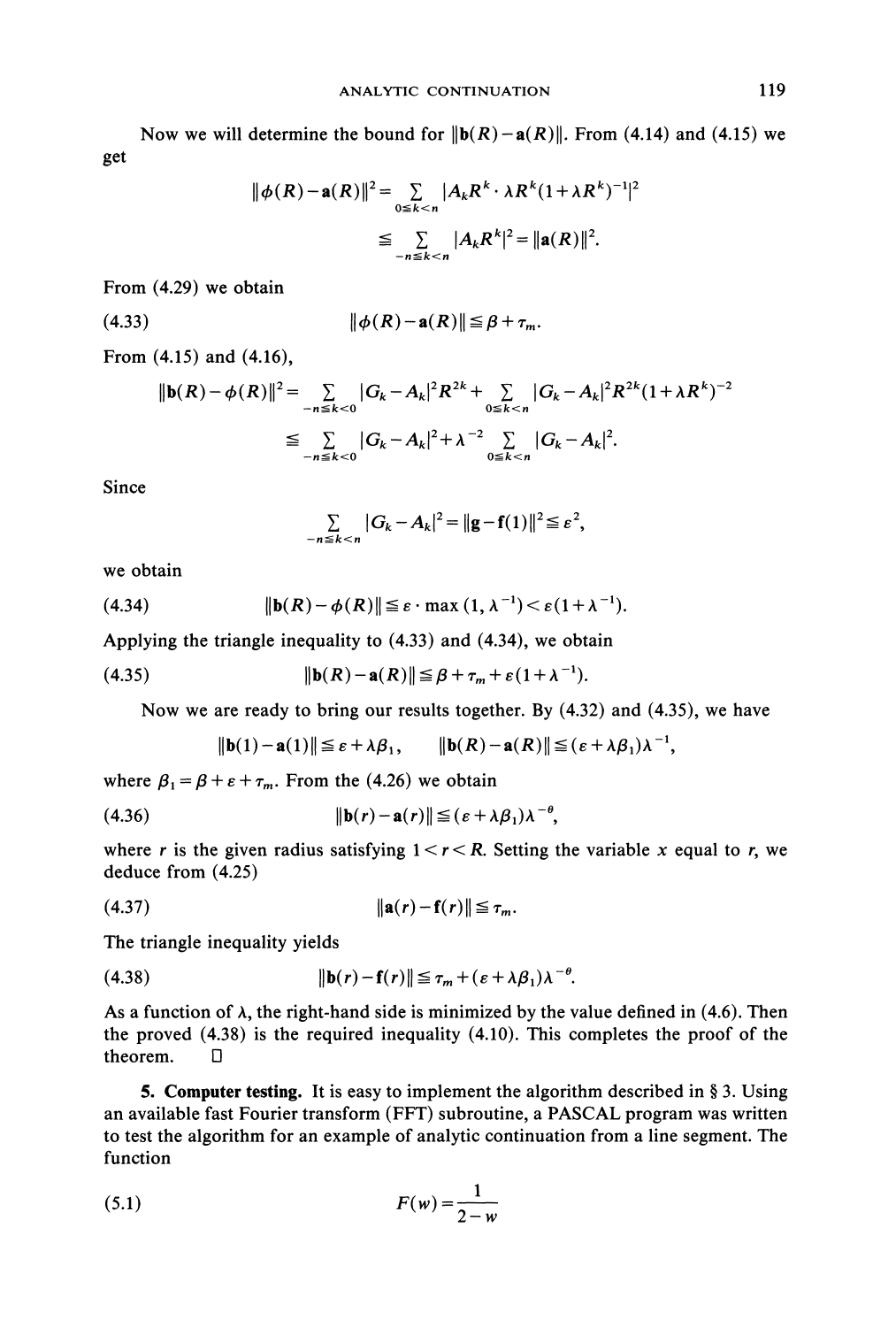was used and data  $G(w)$  for  $F(w)$  were given on the line segment  $-1 \le w \le 1$ . A data-error bound

$$
(5.2) \qquad |G(w) - F(w)| \leq \varepsilon = 10^{-4}
$$

was assumed. The data  $G(w)$  are used to continue the supposedly unknown function  $F(w)$  from the line segment into an ellipse with foci at  $\pm 1$ .

Let  $E_R$  be the ellipse in the w-plane given by

(5.3) 
$$
\frac{u^2}{A^2} + \frac{v^2}{B^2} = 1,
$$

where  $w=u+iv$ ,  $A=\frac{1}{2}(R+R^{-1})$ ,  $B=\frac{1}{2}(R-R^{-1})$ . Assume  $1 < R < 3.732$  so that the pole of  $F(w)$  at  $w=2$  lies outside the ellipse. A bound  $\beta$  is prescribed for  $|F(w)|$  on the boundary  $E_R$ .

The conformal mapping  $w = \frac{1}{2}(z + z^{-1})$  maps the annulus  $1 < |z| < R$  into the region bounded by the slit  $-1 \le w \le 1$  and the ellipse  $E_R$ . For  $1 < r < R$  the circle  $|z| = r$  is mapped into an interior confocal ellipse  $E_r$ . Values for  $F(w)$  on the interior ellipse  $E_r$ are computed.

Set  $F(w) = f(z)$ ,  $G(w) = g(z)$ . Thus  $f(z)$  is the supposedly unknown function

(5.4) 
$$
f(z) = \frac{1}{2 - \frac{1}{2}(z + z^{-1})}.
$$

Let m be a large power of 2; typically,  $m = 256$ . Let  $\omega = \exp(2\pi i/m)$ . The test simulates data  $g(z)$  on the unit circle by computing

(5.5) 
$$
g(\omega^j) = f(\omega^j) + \varepsilon X_j \qquad (j = 0, \cdots, m-1),
$$

where  $\varepsilon = 10^{-4}$  and  $X_i$  is a computer-generated random number satisfying  $-1 \le X_i \le 1$ . Thus,  $\epsilon X_i$  is a simulated data error bounded by  $\pm \epsilon$ .

As described in § 3, the algorithm requires an upper bound  $\tau_m$  for the Laurent-series truncation error. The function  $f(z)$  defined in (5.4) has the Laurent series

(5.6) 
$$
\sum_{k=-\infty}^{\infty} c_k z^k = \frac{\gamma_1}{z - z_1} + \frac{\gamma_2}{z - z_2},
$$

where  $z_1$  and  $z_2$  are the reciprocal poles  $2\pm\sqrt{3}$ . Therefore, if  $n = m/2$ ,

(5.7) 
$$
\sum_{k < -n} |c_k| R^{n-1} + \sum_{k \ge n} |c_k| R^k = O((2 - \sqrt{3})^n R^n)
$$
  
and  $\tau_m = O((2 - \sqrt{3})^n R^n)$ . If  $m \ge 256$  and  $R \le 3$ , we have  $\tau_m = O(7.28 \times 10^{-13})$ . Thus,

within the limit of roundoff error, we may set  $\tau_m = 0$ .

Table <sup>1</sup> gives the results of a numerical test. In accordance with (5.5), randomly perturbed data were given on the unit circle. The following values were fixed:

(5.8)  $\varepsilon = 10^{-4}$ ,  $m = 256$ ,  $\tau_m = 0$ ,  $R = 3$ ,  $\beta = 0.972$ .

| TABLE 1                   |  |  |
|---------------------------|--|--|
| Precise $\beta = 0.972$ . |  |  |

|      | λ           | $\mu_{1}$   | μ           |  |
|------|-------------|-------------|-------------|--|
| 1.25 | $2.62E - 5$ | $1.07E - 3$ | $5.81E - 5$ |  |
| 1.50 | $6.02E - 5$ | $5.72E - 3$ | $2.99E - 4$ |  |
| 1.75 | $1.07E - 4$ | $2.15E - 2$ | $1.14E - 3$ |  |
| 2.00 | $1.76E - 4$ | $6.34E - 2$ | $4.28E - 3$ |  |
| 2.25 | $2.90E - 4$ | $1.56E - 1$ | $1.32E - 2$ |  |
| 2.50 | $5.17E - 4$ | $3.32E - 1$ | $3.72E - 2$ |  |
| 2.75 | $1.20E - 3$ | $6.20E - 1$ | $1.02E - 1$ |  |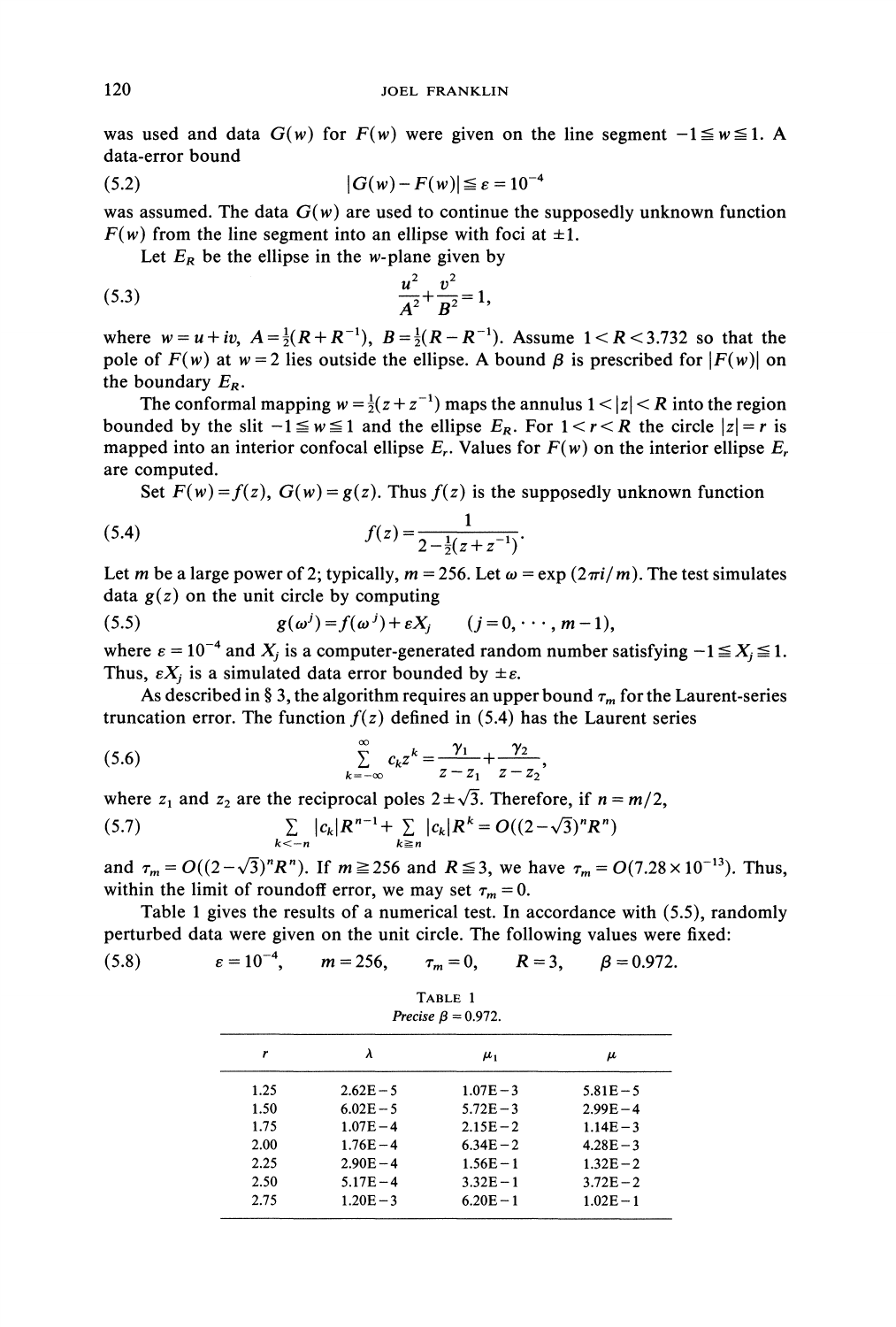Thus, the data errors were bounded by  $\pm 10^{-4}$ . With the outer radius fixed at  $R = 3$ , the norm  $||f(R)||$  is fixed at 0.972, and this value was used for  $\beta$ . (This upper bound may be replaced by a value twice as large without an appreciable change in the computations.)

The radius  $\tau$  was given the seven values 1.25, 1.50,  $\cdots$ , 2.75. For each r, the algorithm was applied to the randomly perturbed data  $g_0, \dots, g_{255}$  and the numbers  $\lambda, \mu_1$ , and  $b_0, \dots, b_{255}$  were computed. For each r, using an IBM XT, the computation required approximately 4 seconds.

For each r the algorithm computed an upper bound  $\mu_1$  for the true solution error

$$
\mu = \|\mathbf{b} - \mathbf{f}(r)\|.
$$

In a separate computation, which used the function definition (5.4), the true error  $\mu$  was computed. For the different values of r, the values of the true error  $\mu$  appear in the last column of Table 1.

The effect of doubling the prescribed bound  $\beta$  for the norm  $||f(R)||$  on the outer circle is given in Table 2. The only surprise came for  $r = 2$ . For that value the true error  $\mu$  decreased: it went from  $4.28 \times 10^{-3}$  in Table 1 to  $2.61 \times 10^{-3}$  in Table 2. For the other tested values of  $r$  the true error increased with the use of the crude upper bound  $\beta$ . As a rough check of the computations, a naive analytic continuation by the FFT was performed with the parameter  $\lambda$  equal to zero. For inner radius  $r = 2$  the result was a true error  $\mu = 7.8 \times 10^{32}$ .

| TABLE 2               |  |  |
|-----------------------|--|--|
| Crude $\beta$ = 1.94. |  |  |

|      |             | $\mu_{1}$   | μ           |
|------|-------------|-------------|-------------|
| 1.25 | $1.31E - 5$ | $1.11E - 3$ | $6.72E - 5$ |
| 2.00 | $8.8E - 5$  | $6.72E - 2$ | $2.61E - 3$ |
| 2.75 | $6.0E - 3$  | $6.59E - 1$ | $1.59E - 1$ |

The algorithm was tested with other functions.  $F(w) = e^w$  was continued from the interval  $-1 \le w \le 1$  into the rest of the complex plane. This example has the same form as the one given above, but it is easier because  $F(w)$  has no singularity in the finite plane. As before, data  $G(w)$  are given for  $-1 \le w \le 1$ , with  $|G(w)-e^w| \le 10^{-4}$ . If the precise bound  $\beta = 5.71$  is prescribed for the norm  $\|f(5)\|$  on the outer ellipse  $E_5$ , the algorithm computes values  $b_i$  approximating the true values of  $e^w$  on the inner ellipse  $E_3$  with two-digit accuracy. On  $E_3$  the computed error bound is  $\mu_1 = 0.33$ , but the true error  $\mu$  is smaller. A typical experiment with random data errors yielded the true error  $\mu = ||\mathbf{b} - \mathbf{f}(3)|| = 0.0125.$ 

#### REFERENCES

- [1] F. BISSHOP, Numerical conformal mapping and analytic continuation, Quart. Appl. Math., 41 (1983), pp. 125-142.
- [2] J. CANNON AND K. MILLER, Some problems in numerical analytic continuation, J. Soc. Indust. Appl. Math. Ser. B Numer. Anal., 2 (1965), pp. 87-96.
- [3] A: CARASSO AND A. P. STONE, EDS., Improperly Posed Boundary Value Problems, Pitman, San Francisco, 1975.